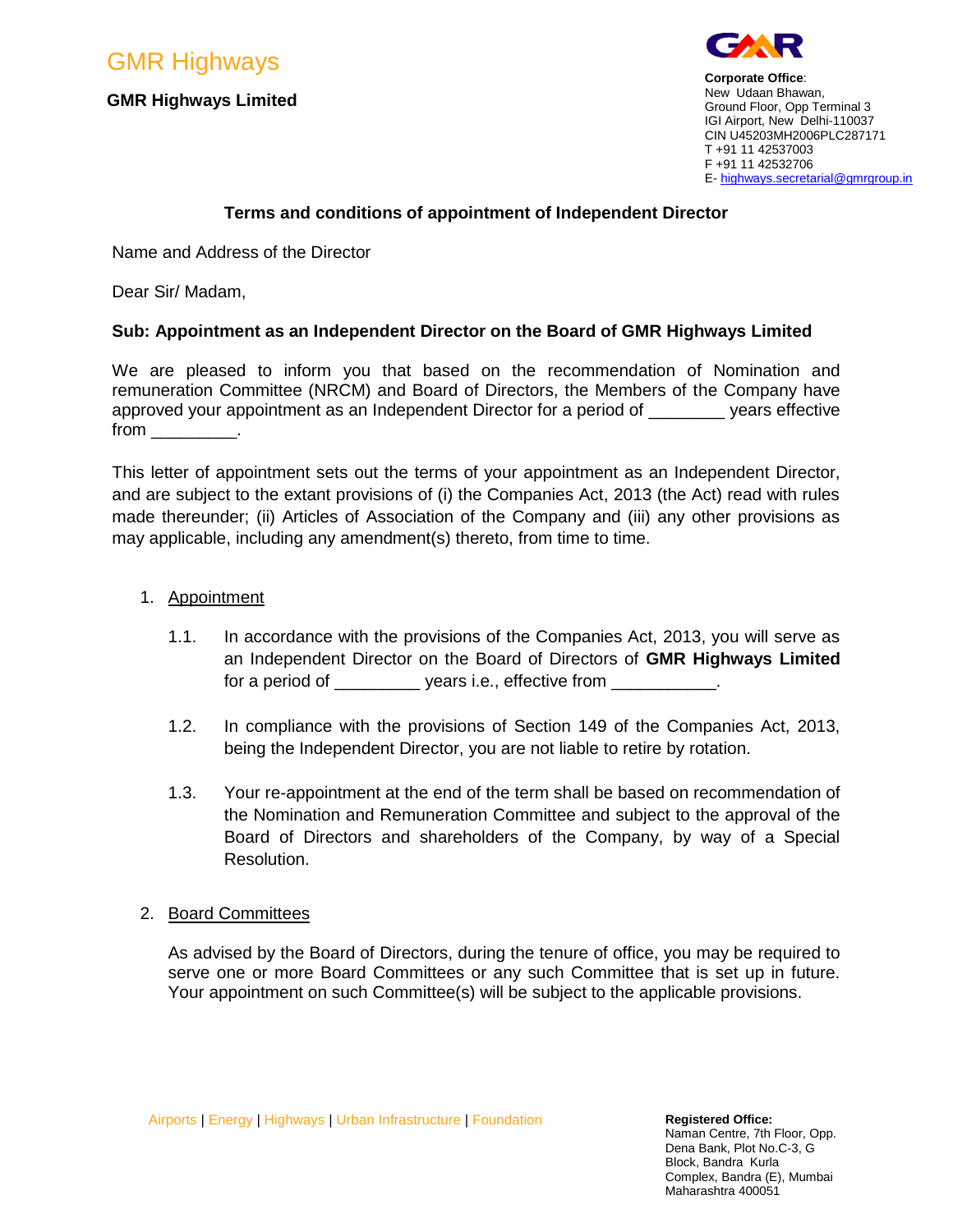

### 3. Role, Duties and Responsibilities

The Board as a whole is collectively responsible for promoting the success of the Company by directing and supervising the Company's affairs. As an Independent Director, you have the same general legal responsibilities to the Company as any other Director consistent with the Act and the Rules made thereunder.

In addition to the above requirements for all Directors, you being an Independent Director shall abide by the Code for Independent Directors as laid down under Schedule IV of the Companies Act, 2013, or any amendments thereto and duties of Directors as provided in Section 166 of the Act. A copy of the Schedule is attached to this letter as **Annexure-1.**

Further, in terms of Section 149 (7), you being an Independent Director shall give a declaration to the Company that you meet the criteria of the independence as provided in Section 149 (6) of the Companies Act, 2013, at the first meeting of the Board of the Company in every financial year or whenever there is a change in the circumstances which may affect your status as an Independent Director.

## 4. Time Commitment

By accepting this appointment, you confirm that you are able to allocate sufficient time for the proper performance of your role, duties and responsibilities to meet the expectations to the satisfaction of the Board.

### 5. Status of Appointment

5.1. You will not be an employee of the Company and this letter shall not constitute a contract of employment. As an Independent Director, you will be paid sitting fees for attending the meetings of the Board and the Committees of which you are a member as may be decided by the Board. The sitting fee presently paid to an Independent Director is as follows:

| <b>Board Meeting</b>        | Rs. 15,000/- |
|-----------------------------|--------------|
| <b>Audit Committee</b>      | Rs. 15,000/- |
| Meeting of other Committees | Rs. 5,000/-  |

- 5.2. In addition to the sitting fee, the Company will, for the period of your appointment, reimburse you such travel fare and reasonable expenditure, as may be incurred by you while performing your role as an Independent Director of the Company.
- 6. Induction Process

On your appointment, you will be invited to attend an Induction programme, including briefings from management and site visits. Please avail yourself of these opportunities to familiarize yourself with the business and affairs of the Company, growth plans, the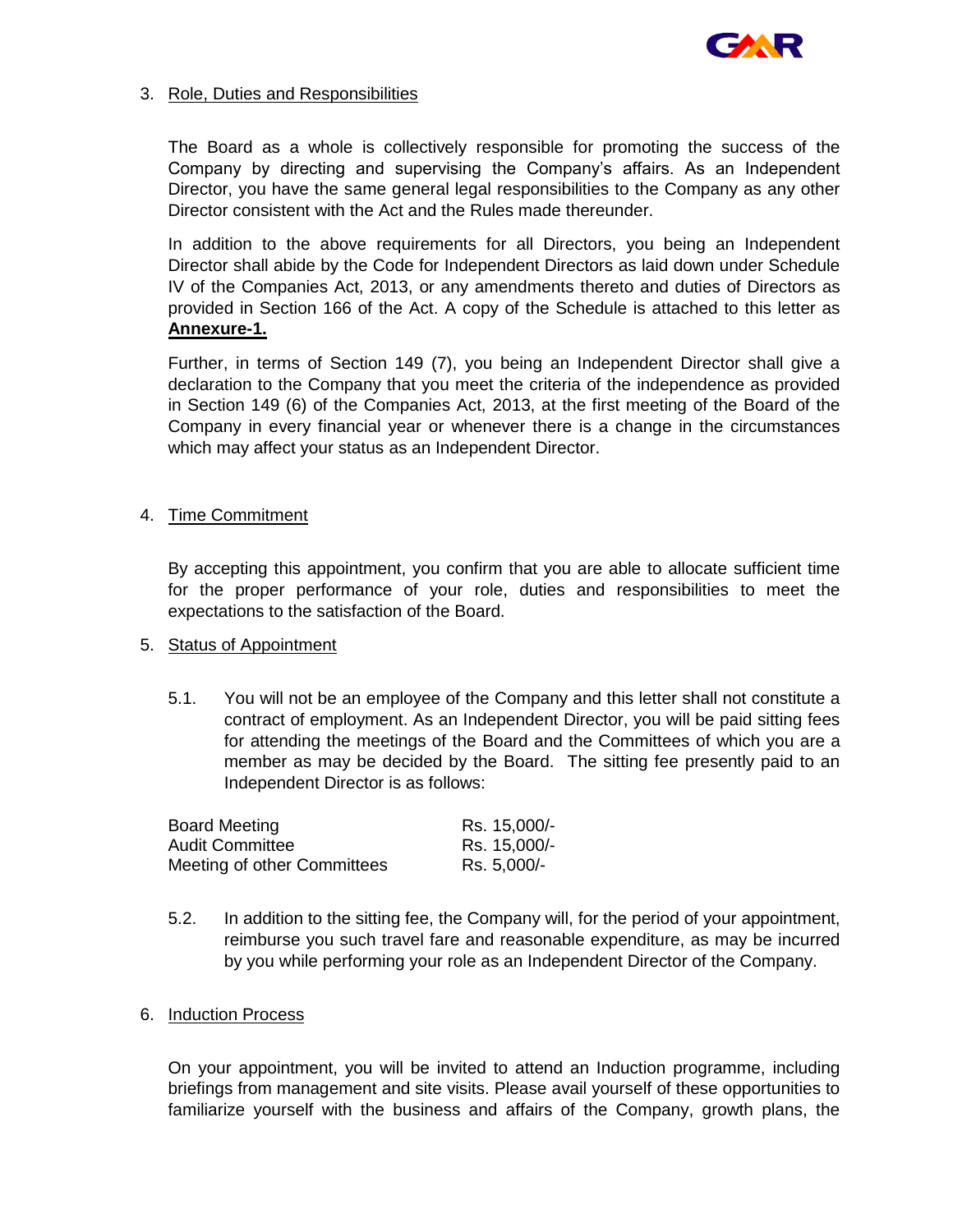

peculiarities of the industry in which the Company operates its goals and expectations and long term plans and objectives.

7. Liability

The Company shall not be liable for acts, if any, carried out which do not form part of the normal fiduciary duties and responsibilities as Director of the Company or acts which arise out of negligence, willful omission or commission or willful concealment of fact(s) in prior knowledge or coming to the fore during the course of tenure as Director.

## 8. Availability of Liability Insurance

The Company maintains a Directors and Officers liability Insurance Policy to pay for the personal liability of Directors and Officers for claims made against them while serving the Company. A copy of the same shall be provided to you.

## 9. Conflict of Interest

- 9.1. It is accepted and acknowledged that you may have business interests other than those of the Company. As a condition to your appointment commencing, you are required to declare any such directorships, appointments and interests to the Board in writing in the prescribed form at the time of your appointment.
- 9.2. In the event that your circumstances seem likely to change and might give rise to conflict of interest or, when applicable, circumstances that might lead the Board to revise its judgment that you are independent, this should be disclosed to both the Board and the Company Secretary.

### 10. Confidentiality

All information acquired during your appointment is confidential to the Company and should not be released, either during your appointment or following termination (by whatever means) to third parties without prior clearance from the Board unless required by law or by the rules of any stock exchange or regulatory body.

### 11. Performance Appraisal / Evaluation Process

As a member of the Board, your performance will be evaluated on the basis of the criteria determined by the Nomination and Remuneration Committee and as prescribed under the Companies Act, 2013. The criteria for performance evaluation, as laid down by the Nomination and Remuneration Committee shall be disclosed in the Company's Annual Report.

# 12. Termination

12.1. Your directorship on the Board of the Company shall terminate or cease in accordance with law.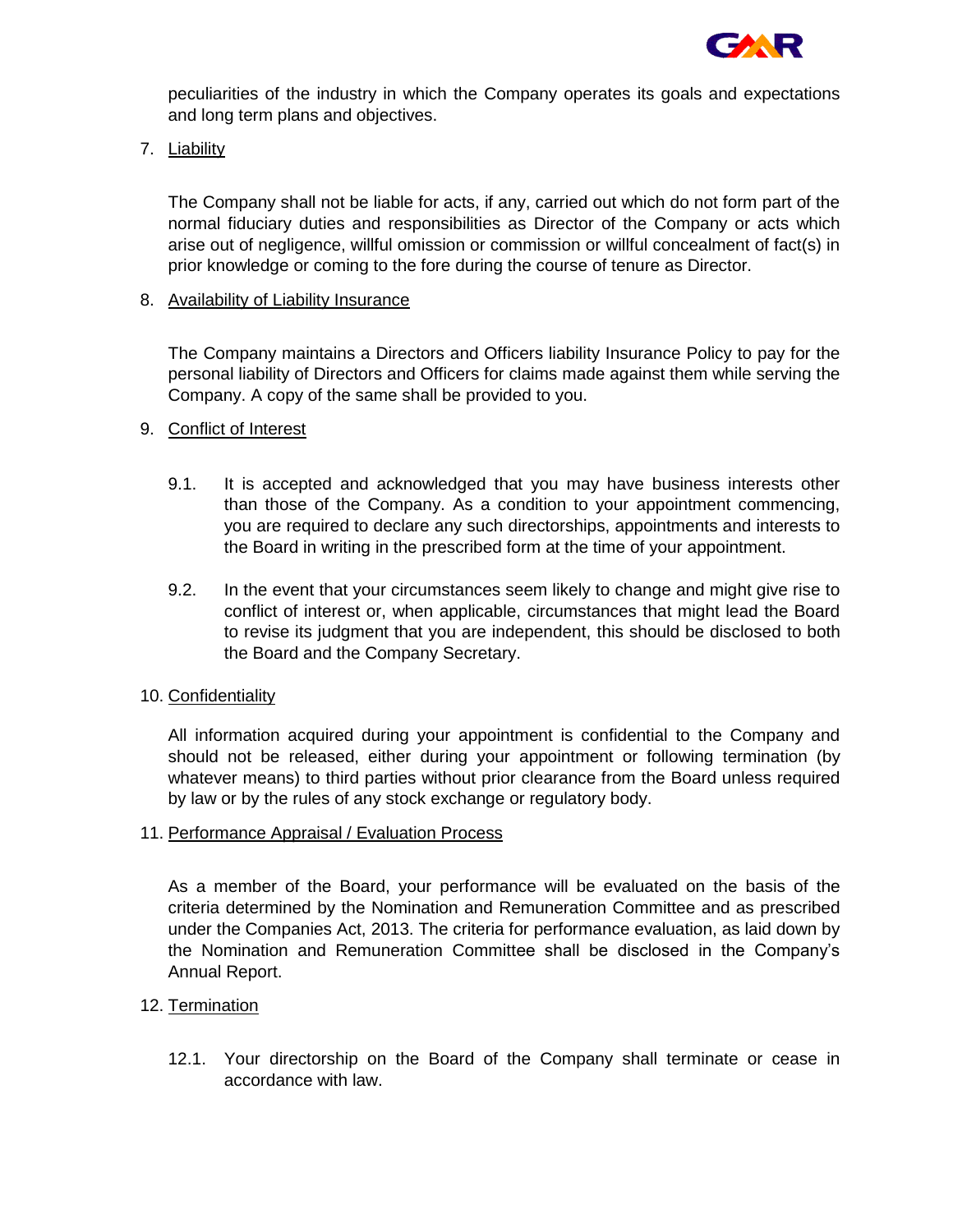

12.2. You may resign from the directorship of the Company by giving a notice in writing to the Company stating the reasons for resignation. The resignation shall take effect from the date on which notice is received by the Company or date, if specified by you in the Notice, whichever is later.

#### 13. Governing Law

This letter of appointment is governed by and shall be construed in accordance with, the laws of India, and your engagement shall be subject to the jurisdiction of courts at New Delhi, India.

### 14. Acceptance of appointment

We are confident that the Board and the Company will benefit immensely from your rich experience. If the terms of appointment relating to your appointment as an Independent Director of the Company are acceptable to you, please confirm your acceptance of these terms by signing and returning to us the enclosed copy of this letter.

Yours faithfully, For **GMR Highways Limited**

### **Authorised Signatory**

### **Acknowledgement**:

I hereby acknowledge receipt of and accept the terms set out in this letter.

Date :

Signature :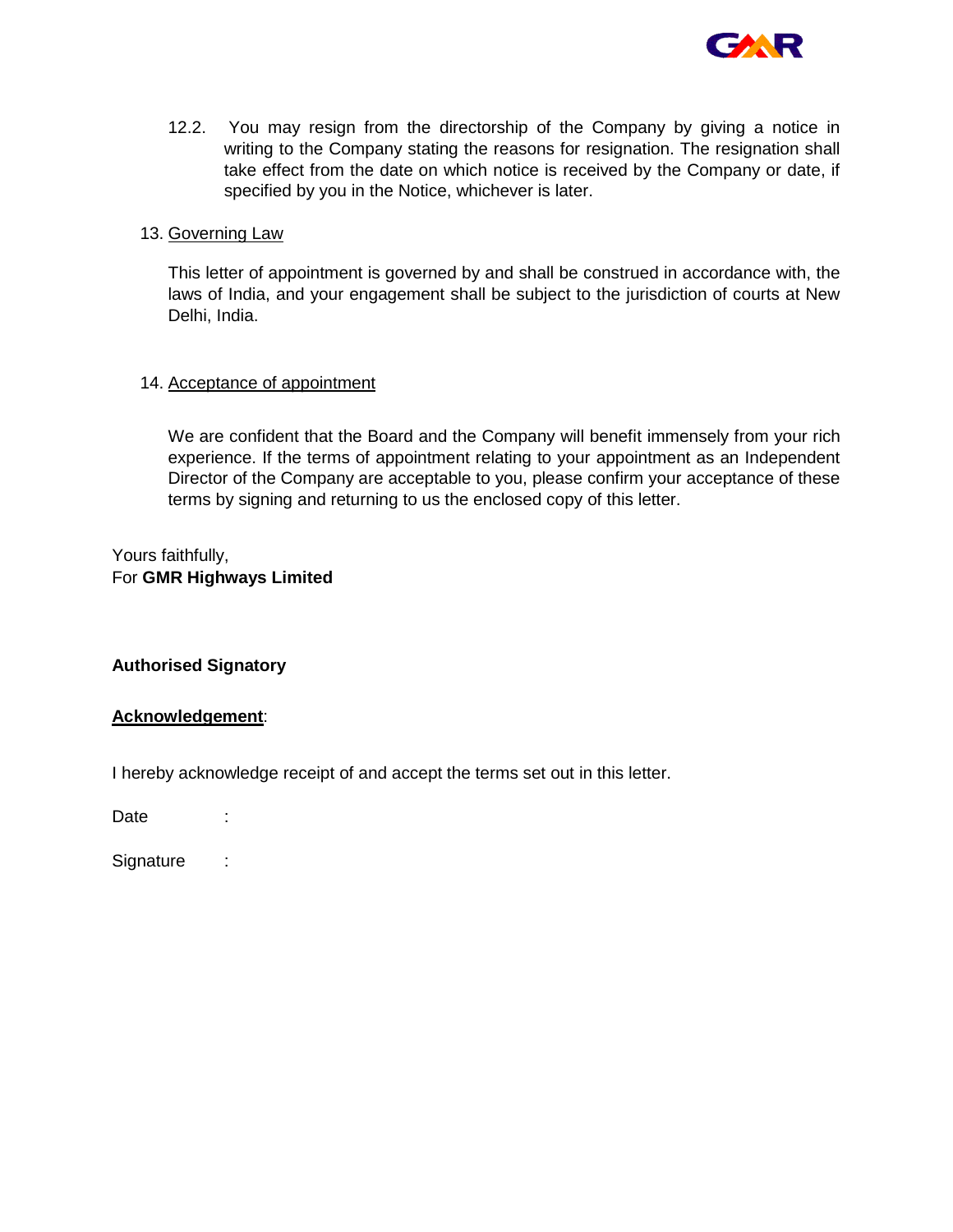

## **Annexure-1**

# **CODE FOR INDEPENDENT DIRECTORS**

## **(As per SCHEDULE IV of Companies Act, 2013)**

The Code is a guide to professional conduct for Independent Directors. Adherence to these standards by independent directors and fulfillment of their responsibilities in a professional and faithful manner will promote confidence of the investment community, particularly minority shareholders, regulators and companies in the institution of Independent Directors.

### **I. Guidelines of professional conduct**

An Independent Director shall:

- (1) Uphold ethical standards of integrity and probity;
- (2) act objectively and constructively while exercising his duties;
- (3) exercise his responsibilities in a bona fide manner in the interest of the company;
- (4) devote sufficient time and attention to his professional obligations for informed and balanced decision making;
- (5) not allow any extraneous considerations that will vitiate his exercise of objective independent judgment in the paramount interest of the company as a whole, while concurring in or dissenting from the collective judgment of the Board in its decision making;
- (6) not abuse his position to the detriment of the company or its shareholders or for the purpose of gaining direct or indirect personal advantage or advantage for any associated person;
- (7) refrain from any action that would lead to loss of his independence;
- (8) where circumstances arise which make an independent director lose his independence, the independent director must immediately inform the Board accordingly;
- (9) assist the company in implementing the best corporate governance practices.

### **II. Role and functions:**

The Independent Directors shall:

(1) help in bringing an independent judgment to bear on the Board's deliberations especially on issues of strategy, performance, risk management, resources, key appointments and standards of conduct;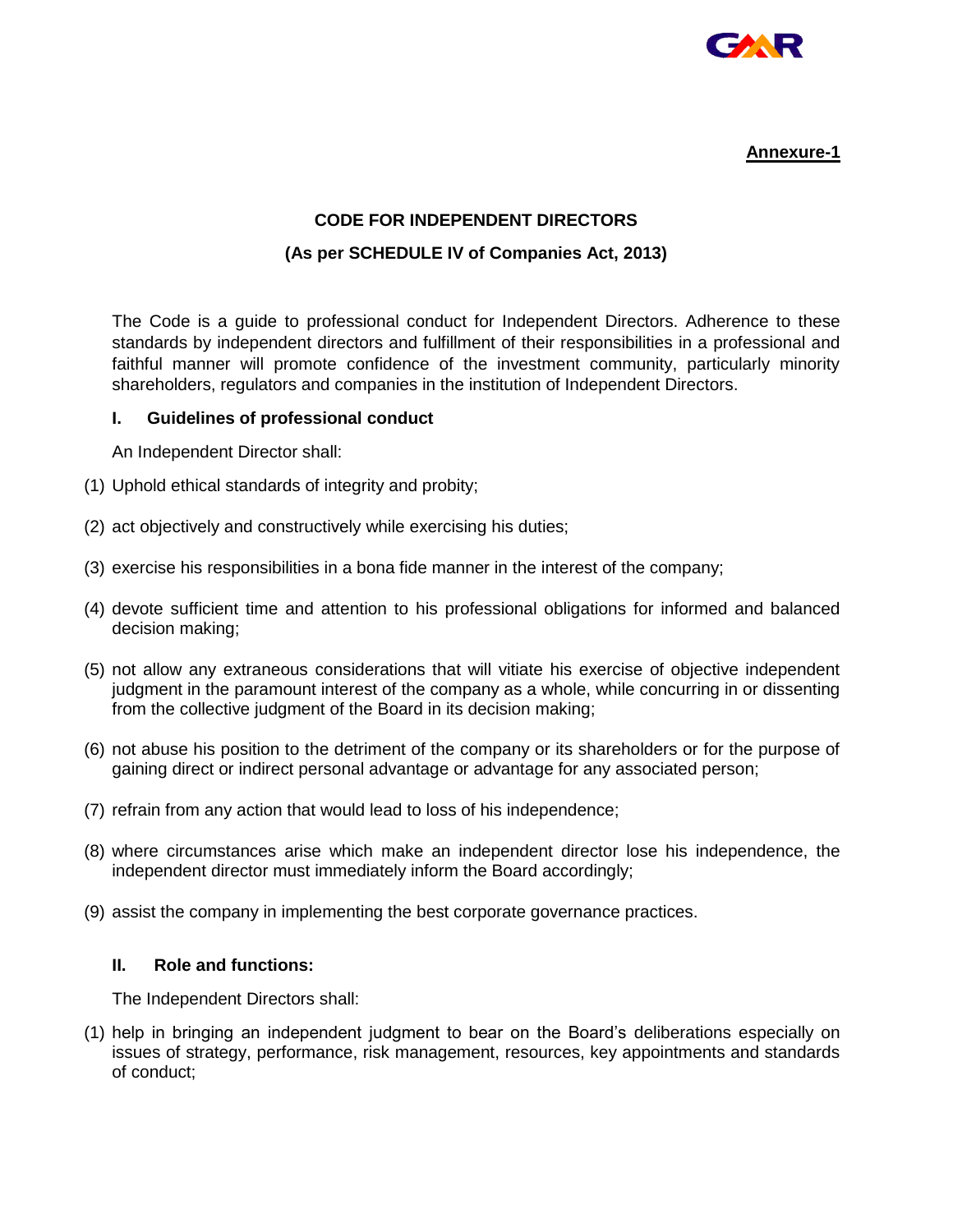

- (2) bring an objective view in the evaluation of the performance of board and management;
- (3) scrutinise the performance of management in meeting agreed goals and objectives and monitor the reporting of performance;
- (4) satisfy themselves on the integrity of financial information and that financial controls and the systems of risk management are robust and defensible;
- (5) safeguard the interests of all stakeholders, particularly the minority shareholders;
- (6) balance the conflicting interest of the stakeholders;
- (7) determine appropriate levels of remuneration of executive directors, key managerial personnel and senior management and have a prime role in appointing and where necessary recommend removal of executive directors, key managerial personnel and senior management;
- (8) moderate and arbitrate in the interest of the company as a whole, in situations of conflict between management and shareholder's interest.

#### **III. Duties:**

The Independent Directors shall—

- (1) undertake appropriate induction and regularly update and refresh their skills, knowledge and familiarity with the company;
- (2) seek appropriate clarification or amplification of information and, where necessary, take and follow appropriate professional advice and opinion of outside experts at the expense of the company;
- (3) strive to attend all meetings of the Board of Directors and of the Board committees of which he is a member;
- (4) participate constructively and actively in the committees of the Board in which they are chairpersons or members;
- (5) strive to attend the general meetings of the company;
- (6) where they have concerns about the running of the company or a proposed action, ensure that these are addressed by the Board and, to the extent that they are not resolved, insist that their concerns are recorded in the minutes of the Board meeting;
- (7) keep themselves well informed about the company and the external environment in which it operates;
- (8) not to unfairly obstruct the functioning of an otherwise proper Board or committee of the Board;
- (9) pay sufficient attention and ensure that adequate deliberations are held before approving related party transactions and assure themselves that the same are in the interest of the company;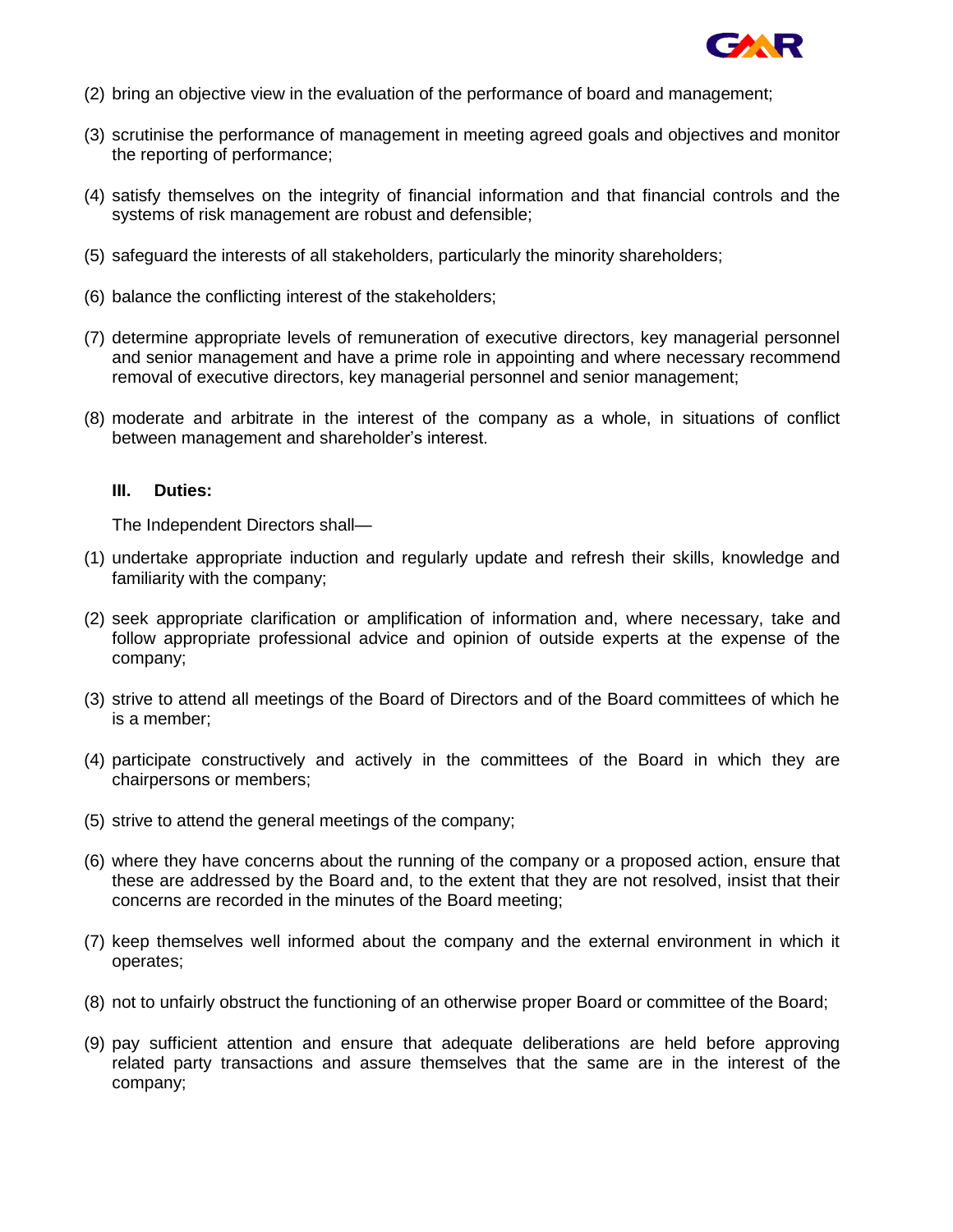

- (10) ascertain and ensure that the company has an adequate and functional vigil mechanism and to ensure that the interests of a person who uses such mechanism are not prejudicially affected on account of such use;
- (11) report concerns about unethical behavior, actual or suspected fraud or violation of the company's code of conduct or ethics policy;
- (12) acting within his authority, assist in protecting the legitimate interests of the company, shareholders and its employees;
- (13) not disclose confidential information, including commercial secrets, technologies, advertising and sales promotion plans, unpublished price sensitive information, unless such disclosure is expressly approved by the Board or required by law.

#### **IV. Manner of appointment:**

- (1) Appointment process of independent directors shall be independent of the company management; while selecting independent directors the Board shall ensure that there is appropriate balance of skills, experience and knowledge in the Board so as to enable the Board to discharge its functions and duties effectively.
- (2) The appointment of Independent Director(s) of the company shall be approved at the meeting of the shareholders.
- (3) The explanatory statement attached to the notice of the meeting for approving the appointment of independent director shall include a statement that in the opinion of the Board, the Independent Director proposed to be appointed fulfills the conditions specified in the Act and the rules made thereunder and that the proposed director is independent of the management.
- (4) The appointment of Independent Directors shall be formalised through a letter of appointment, which shall set out:
	- (a) the term of appointment;
	- (b) the expectation of the Board from the appointed director; the Board-level committee(s) in which the director is expected to serve and its tasks;
	- (c) the fiduciary duties that come with such an appointment along with accompanying liabilities;
	- (d) provision for Directors and Officers (D and O) insurance, if any;
	- (e) the Code of Business Ethics that the company expects its directors and employees to follow;
	- (f) the list of actions that a director should not do while functioning as such in the company; and
	- (g) the remuneration, mentioning periodic fees, reimbursement of expenses for participation in the Boards and other meetings and profit related commission, if any.